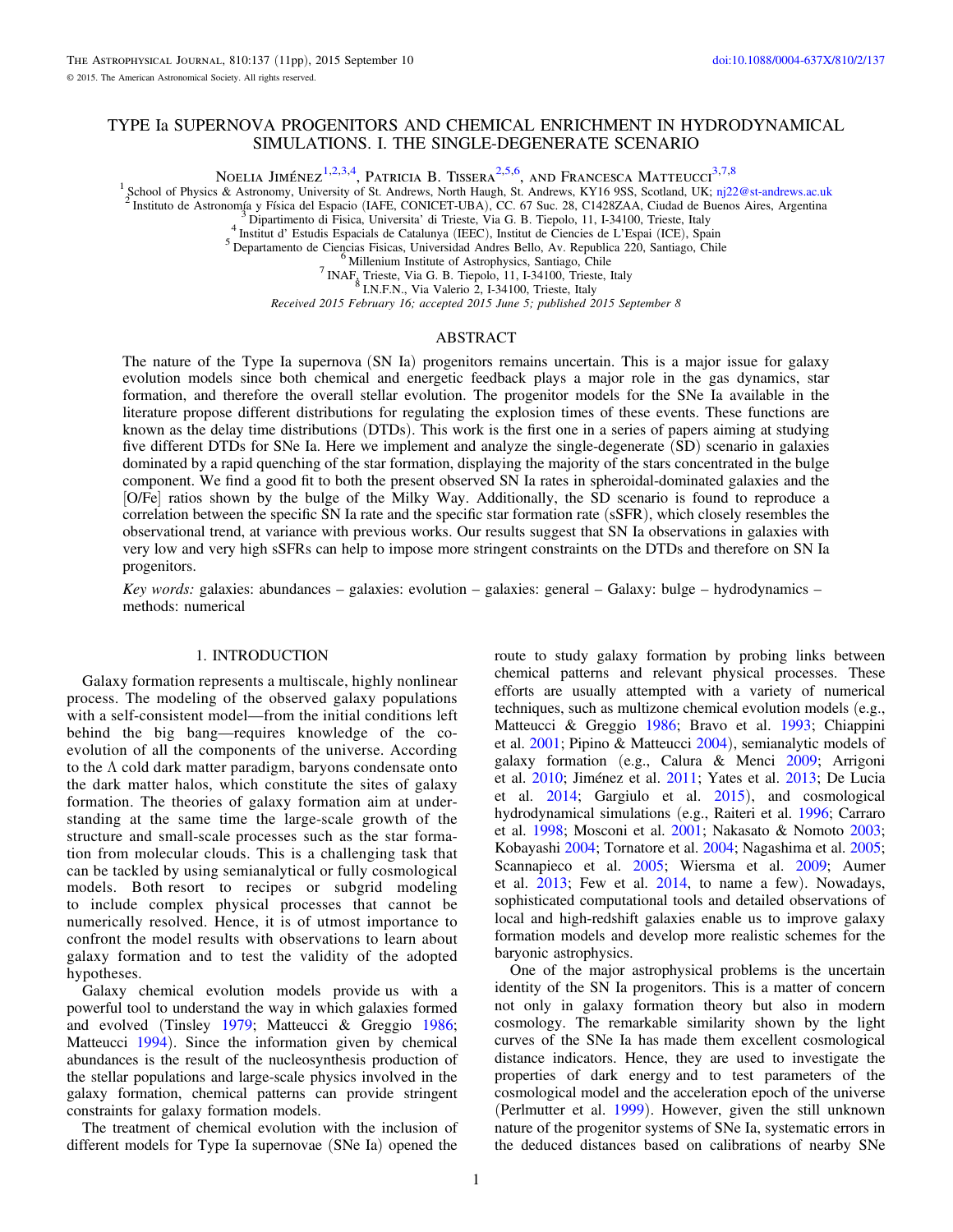Ia could have an impact in the cosmological parameter estimation (Pan et al. [2012](#page-10-0); Rest et al. [2013](#page-10-0)).

There is a general agreement in considering that core-collapse supernovae (SNe II) are produced by massive short-lived stars  $(M > 8 M<sub>o</sub>)$ . The nucleosynthesis production of these events feeds the interstellar medium (ISM) with energy and, mainly, with the so-called  $\alpha$ -elements—O, Ne, Mg, Si, S, and Ca. On the other hand, the SNe Ia are the main contributor of the Fe in the universe (Greggio & Renzini [1983;](#page-10-0) Matteucci & Greggio [1986](#page-10-0); Cappellaro et al. [1997](#page-10-0)). This element is usually considered to be a tracer of the metallicity in stars. Furthermore, the production and distribution of the chemical elements in the ISM affect the cooling rates of the gas (Sutherland & Dopita [1993](#page-10-0)), the star formation processes, the subsequent stellar evolution (Pietrinferni et al. [2006](#page-10-0)), and the production of high-redshift dust (Maiolino et al. [2004;](#page-10-0) Bianchi & Schneider [2007](#page-10-0)). Main properties such as the luminosity function and the mass distribution of galaxies might consequently be affected (White & Frenk [1991;](#page-10-0) Scanna-pieco et al. [2005](#page-10-0)). By studying the enhancement of the  $\alpha$ elements relative to Fe, we expect to learn about the initial mass function (IMF) of the stellar populations and, very importantly, about the timescales in which SNe Ia become relevant. The time delay between core-collapse SNe and SN Ia injection of chemical elements in the ISM creates important patterns that can be used as clocks to tag particular events in the formation histories of galaxies. Given a starburst, SN Ia events occur following a distribution of explosion times that is known as the delay time distribution (DTD). Different scenarios for SN Ia progenitors produce different DTDs, which, in turn, create particular chemical patterns in the stellar populations and their host galaxies.

It has long been known (Hoyle & Fowler [1960](#page-10-0)) that the explosion mechanisms, the chemical and energetic composition of the remnants, and the light curves of SNe Ia (with absence of He and H) involve, at the most fundamental level, the combustion of a degenerate stellar core. Specifically, a white dwarf (WD) star of carbon  $(C)$  and oxygen  $(O)$  is led away from the equilibrium, following mass accretion and successive explosion. Among the two most popular scenarios for explaining SNe Ia based on a thermonuclear explosion of a C–O WD, there is the single-degenerate (SD) scenario—a WD exceeding the Chandrasekhar mass through accretion from a nondegenerate companion star—where the mass accretion can assume many configurations. The secondary star is proposed to be a main-sequence star, a subgiant star, a helium star, or a red giant star (Whelan & Iben [1973;](#page-10-0) Iben & Tutukov [1984](#page-10-0); van den Heuvel et al. [1992;](#page-10-0) Hachisu et al. [1996,](#page-10-0) [1999;](#page-10-0) Han & Podsiadlowski [2004;](#page-10-0) Geier et al. [2013](#page-10-0)). In addition to the variety of possible secondary stars, some models include other effects such as the metallicity dependence proposed by Kobayashi et al. ([1998](#page-10-0)). The authors found that when the metallicity is lower than  $[Fe/H] < -1$ , the winds developed by the primary star (WD) accreting mass through the Roche lobe are too weak and the explosion cannot occur.

The second most popular scenario involving a thermonuclear explosion of a C–O WD is the double-degenerate (DD) scenario—two WDs that lose angular momentum and energy by emitting gravitational waves and eventually merge. If they exceed the Chandrasekhar mass, they ignite as SNe Ia (Iben & Tutukov [1984](#page-10-0)).

Other suggested theoretical scenarios include the "collisional scenario," where the head-on collision of two WDs occurs instead of the spiraling due to loss of gravitational wave radiation. These collisions of two WDs of sufficiently large masses are predicted in dense environments such as globular clusters and could explain SNe occurring in the nuclei of galaxies (Lorén-Aguilar et al. [2010](#page-10-0)). On the other hand, there is the "core-degenerate (CD) scenario," where a WD merges with the core of an asymptotic giant branch (AGB) star and forms a rapidly rotating WD. This new configuration has a mass close to and above the critical mass for explosion and was used recently as the best scenario to explain the observed properties of SN 2011fe (Soker et al. [2013](#page-10-0)). Additionally, the "double detonation" mechanism proposes a sub-Chandrasekhar WD accumulating a layer of helium-rich material on the surface sufficiently massive and degenerate to cause a detonation (Shen et al. [2013](#page-10-0)). Finally, another type of CD scenario considered is the "super-Chandrasekhar scenario." These models propose a Chandrasekhar- or super-Chandrasekhar-mass WD formed in the planetary nebula phase (or at the end of the common envelope phase), from a merger of a WD companion with the hot core of a massive AGB star (Tsebrenko & Soker [2013](#page-10-0)). However, a common characteristic of all these scenarios is that similar nucleosynthesis processes occur during the explosion, creating mainly Fe. For a recent review on the SN Ia progenitors see Maoz et al. ([2013](#page-10-0)).

Lately, many empirical DTDs have been proposed. The bimodal model by Mannucci et al. ([2006](#page-10-0)) considers a DTD with two populations of progenitors of SNe Ia, one dominated by the "prompt" component that explodes within 100 Myr after the formation of their progenitors, and the "tardy" component exploding on a wide period of time extending up to 10 Gyr. The shape of the bimodal distribution is given by the sum of two functions: a Gaussian centered at  $5 \times 10^7$  yr, and an exponentially declining plateau function. Moreover, similar power-law DTDs  $(\sim t^{-1})$  have been recovered from different observational surveys. For instance, Totani et al. ([2008](#page-10-0)) using field elliptical galaxies proposed such a power law. Maoz et al. ([2012](#page-10-0)) also suggested a very similar DTD based on a sample of 132 SNe Ia from the Sloan Digital Sky Survey II. Finally, Pritchet et al. ([2008](#page-10-0)) presented a power-law DTD ( $\sim t^{-0.5}$ ) from the SuperNova Legacy Survey (SNLS).

The DTD represents a powerful tool, not only for testing models and helping to constrain the progenitor SN Ia scenarios, but also for obtaining an accurate description of the chemical and energetic feedback from SNe Ia. The aim of our work is to test which is the best scenario for SNe Ia in the framework of cosmological simulations. In particular, we will include and analyze in detail, for the first time to our knowledge, five different DTDs for SNe Ia in a smooth particle hydrodynamical code. Our results will be presented in a series of three papers.

In this first paper we will discuss in detail the SD model and compare our results, obtained for a bulge-type galaxy, with the chemical abundances and SN Ia rates for this kind of galaxy. In particular, we will compare our results with the abundance data for the Milky Way (MW) bulge. We study global properties such as the correlation found by Sullivan et al. ([2006](#page-10-0)) between the specific star formation rate (sSFR) and the specific SN Ia rate (SSNIaR). The reason for starting with this particular scenario is that it has been suggested as one the best models to reproduce the chemical properties of galaxies (Matteucci et al. [2006](#page-10-0), [2009](#page-10-0)).

This paper is organized as follows: Section [2](#page-2-0) describes the analytic DTD for the SD scenario. Section [3](#page-2-0) briefly describes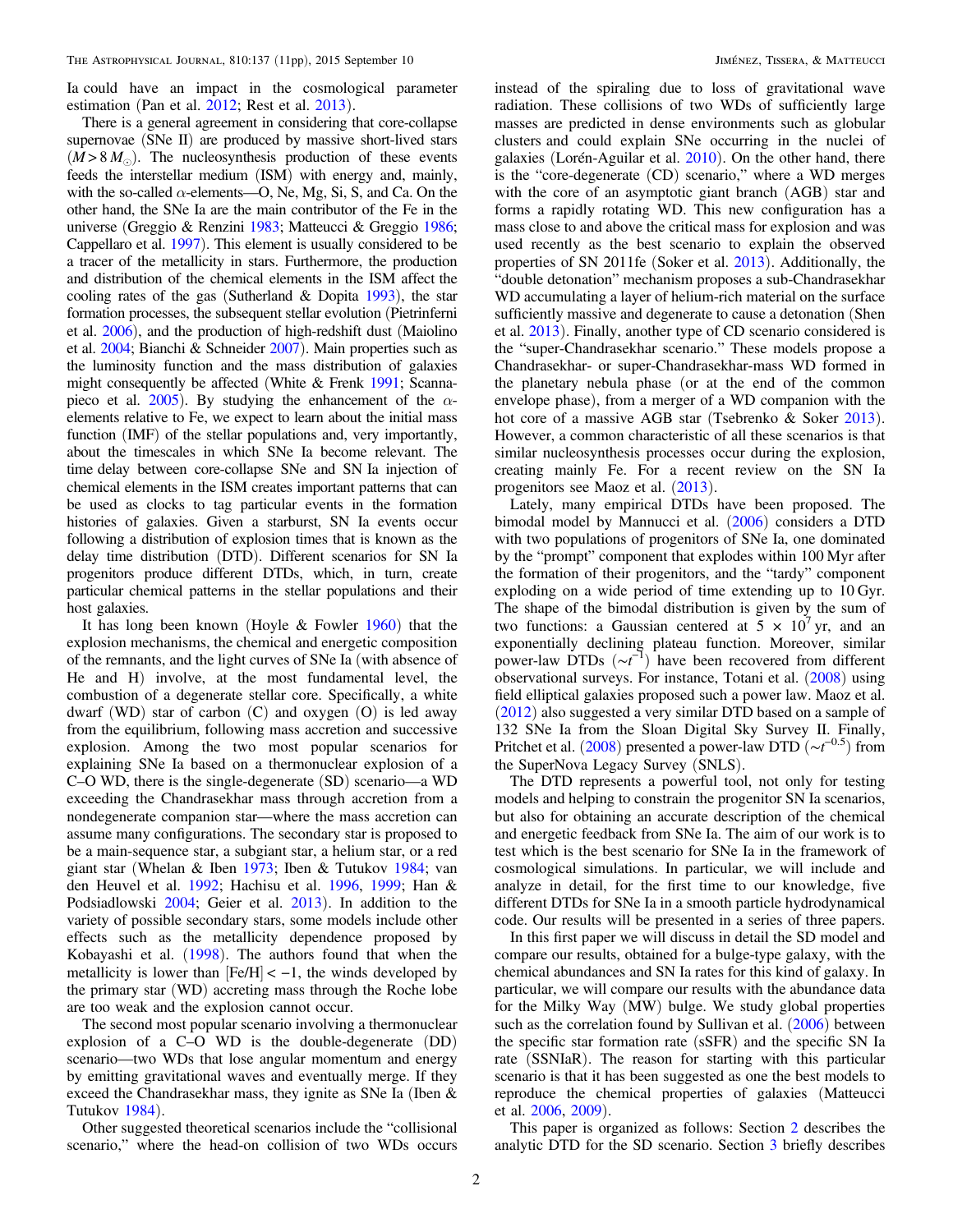<span id="page-2-0"></span>the main aspects of the numerical code and presents the initial conditions. In the following subsections we present the implementation of DTD in the code. In Section [4](#page-4-0) we show the calibration of the model with the observables. In Section [5](#page-7-0) we study the observed correlation found by Sullivan et al. ([2006](#page-10-0)), between the SSNIaR and the sSFR for the SD scenario. The main conclusions are summarized in Section [6](#page-8-0).

## 2. THE SD SCENARIO

In the SD scenario proposed by Whelan  $\&$  Iben ([1973](#page-10-0)), SNe Ia originate from a binary system with one C–O WD and a red (super) giant star. The WD accretes mass from the red giant through the Roche lobe, and an explosive nucleosynthesis process occurs when the WD reaches the Chandrasekhar mass. Calculations of the SN Ia rates were performed on the basis of this model (Greggio & Renzini [1983](#page-10-0); Matteucci & Greggio [1986](#page-10-0); Tornambe & Matteucci [1987](#page-10-0); Matteucci et al. [2009](#page-10-0)) for both our Galaxy and elliptical galaxies.

To calculate the SN Ia rates in the framework of the SD scenario is necessary to know the range of lifetimes from the stars belonging to the exploding binary systems. One way to do this is to evaluate the minimum and maximum masses allowed for these systems, taking into account the fact that SNe Ia occur in all galaxies, including ellipticals that do not show any active star formation. In this work we adopt the model of Greggio & Renzini ([1983,](#page-10-0) hereafter [GR83](#page-10-0)), where the lifetimes of the stars exploding as SNe Ia are between the mass range of 0.8–8  $M_{\odot}$ . Then, according to this mass range, after a starburst the first systems to explode as an SN Ia (e.g.,  $8+8 M_{\odot}$  systems) will require no more than  $\sim$ (3–4) × 10' yr. And this is the most massive system possible with a total mass of  $16 M_{\odot}$ . On the other hand, the minimum mass possible for a binary system giving rise to an SN Ia explosion is estimated to be  $3.0 M_{\odot}$ (see [GR83](#page-10-0)). This total minimum mass will ensure that the system can contain a WD and a companion massive enough to allow the WD to reach the Chandrasekhar mass after accretion.

To calculate the SN Ia rates, we follow the formulation of Matteucci & Recchi ([2001](#page-10-0), hereafter [MR01](#page-10-0)):

$$
R_{\text{Ia}}(t) = A \int_{M_{\text{B,inf}}}^{M_{\text{B,sup}}} \phi(M_{\text{B}})
$$
  
 
$$
\times \int_{\mu_{\text{min}}}^{\mu_{\text{max}}} f(\mu) \psi(t - \tau_{M_2}) d\mu \, dM_{\text{B}}.
$$
 (1)

Here  $M_{\rm B} = M_1 + M_2$  is the total mass of the binary system (where  $M_1$  is the primary and  $M_2$  the secondary). In the limits of the integral we use the minimum and maximum total masses for the binary systems ( $M_{\text{B,inf}}$  and  $M_{\text{B,sup}}$ ) described above. For more details see [GR83](#page-10-0) and [MR01](#page-10-0).

The only free parameter of this formulation is A, representing the fraction of binary systems able to produce SNe Ia in the mass range  $3-16 M_{\odot}$ . This parameter is generally fixed by reproducing the present-time observed SN Ia rate of the type of galaxy under study.

In Equation (1), the function  $\psi(t)$  represents the SFR. This quantity needs to be evaluated at the time  $(t - \tau_{M_2})$ , where  $\tau_{M_2}$ accounts for the life of the secondary star. This constitutes the clock for the SN Ia explosion (Padovani & Matteucci [1993](#page-10-0)). The function  $\phi(M_{\rm B})$  refers to the IMF from Salpeter ([1955](#page-10-0)), defined in the mass interval  $0.1-100 M_{\odot}$ , with an index of  $x = 1.35$ :

$$
\phi\big(M_{\text{B}}\big) = CM_{\text{B}}^{-(1+x)}\tag{2}
$$

The mass fraction of the secondary star to the total mass of the system is the quantity  $\mu = M_2/M_B$ , and its distribution function is given by  $f(\mu)$ . Previous studies (Tutukov & Yungelson [1980](#page-10-0)) suggest a value of  $\gamma = 2$ , which we also adopt here, as previously used in the formula

$$
f(\mu) = 2^{1+\gamma}(1+\gamma)\mu^{\gamma}.
$$
 (3)

It is worth noting that the integral in Equation  $(1)$  when computed without the SFR, namely, for an instantaneous starburst, is the so-called DTD function (shown for the SD scenario in the top panel of Figure [1](#page-3-0)).

This approach allows us to evaluate Equation  $(1)$ , for each stellar particle with an SF episode, and estimate the rate of SNe Ia.

## 3. THE NUMERICAL CODE

We use an extended version of the Tree-PM smoothed particle hydrodynamics (SPH) code GADGET-3 (Springel [2005](#page-10-0)), which includes metal-dependent cooling (Sutherland & Dopita [1993](#page-10-0)), star formation, chemical enrichment, SN feedback, and a multiphase model for the gas component (Scannapieco et al. [2006](#page-10-0)). In this scheme if two gas particles have dissimilar thermodynamic properties, they are explicitly prevented from being neighbors in the SPH calculations (unless they are in a shock), allowing the coexistence of gas clouds with different thermodynamical properties. The SN feedback scheme is coupled adequately with the multiphase model. As a result, the energy injection into the ISM produces the self-regulation of the SF and the triggering of mass-loaded galactic outflows. This SN feedback does not introduce mass-dependent parameters, as described in detail by Scannapieco et al. ([2006](#page-10-0)). In this work, we assume that the total SN energy release in each event is  $0.7 \times 10^{51}$  erg and is equally distributed within the cold and hot phases surrounding a stellar particle. Our SN feedback model has already been used to study the formation of disk galaxies in a cosmological context (e.g., Tissera et al. [2013a](#page-10-0), [2013b](#page-10-0); Artale et al. [2015](#page-10-0)).

The cold and dense gas is transformed into stars when satisfying density and temperature criteria according to the Kennicutt–Schmidt law (Schmidt [1959;](#page-10-0) Kennicutt [1998](#page-10-0)). We adopt a Salpeter IMF, defined in the mass interval of 0.1–100  $M_{\odot}$ . SNe II are assumed to originate from stars more massive than  $M > 8 M_{\odot}$  and lifetimes of ~10<sup>6</sup> yr.

The SN Ia prescription included in Scannapieco et al. ([2006](#page-10-0)) was originally proposed by Mosconi et al. ([2001](#page-10-0)). Regarding the SN Ia implementations, the model of Scannapieco et al. ([2006](#page-10-0)) will be referred to as the "original model" to distinguish it from the new implementations for the SNe Ia (based on different DTDs), presented in this and the following papers. In the original model the lifetimes of the binary system that explode as SNe Ia are assumed to be randomly distributed within a certain range given by  $\tau_{SN Ia} = [0.1, 1]$  Gyr.<sup>9</sup> This SN

 $\overline{9}$  These limits can be varied as has been done by Scannapieco et al. ([2009](#page-10-0)) in the Aquarius simulations, for example, thus considering a larger minimum lifetime for the distribution of the secondary mass, compared to the predictions of the SD scenario. This constitutes a simple approach based on the assumption that a fair fraction of SNe Ia will explode during a period  $\tau_{SN\ Ia} = 10^8 - 10^9$  yr (Greggio [1996](#page-10-0)). A fixed relative ratio between SNe II and SNe Ia is assumed, adopting an observationally motivated value (van den Bergh [1991](#page-10-0)), which can be associated with the free parameter A. The chemical yields in all the models are given by the W7 model of Iwamoto et al.  $(1999)$  $(1999)$  $(1999)$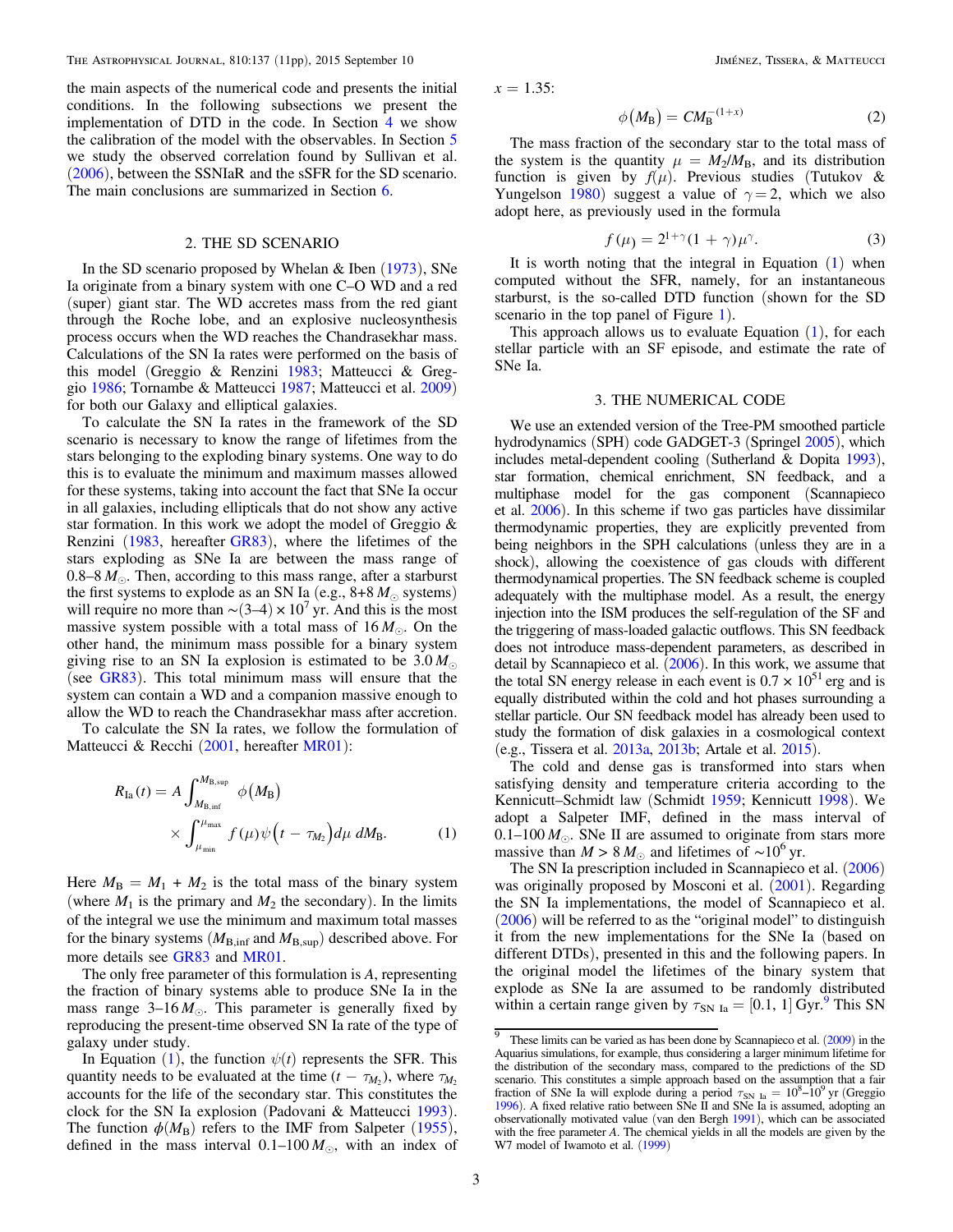<span id="page-3-0"></span>

Figure 1. Top: full DTD for the SD scenario given by Matteucci & Recchi ([2001](#page-10-0)) and the DTD parameterized with 20 bins to reduce the computational costs (for more details, see the text). Bottom: distribution of [Fe/H] ratios for the stars in the simulation, presented as an example of the relevant quantities of this study not being affected by the adopted number of bins used in the parameterization of the SD scenario.

Ia scenario, albeit simple, has been successful at reproducing many observational chemical patterns and trends, as shown in Tissera et al. ([2012,](#page-10-0) [2013b](#page-10-0), [2014](#page-10-0)). The original model has the large advantage of being computationally inexpensive while grafting the main features of SNe Ia. However, there is room for improving the SN Ia modeling, as explained in the introduction. This would be of great importance when large ongoing or planned surveys of our Galaxy or nearby galaxies

start to yield detailed abundances of the stellar populations such as APOGEE (a part of the Sloan Digital Sky Survey III; Anders et al. [2013](#page-9-0)), the GIRAFFE Inner Bulge Survey (Zoccali et al. [2014](#page-10-0)), the Calar Alto Legacy Integral Field Area survey (Sanchez et al. [2013](#page-10-0)), and the Sydney-AAO Multi-object Integral field spectrograph (SAMI; Croom et al. [2012](#page-10-0)), among others.

#### 3.1. The Simulated Galaxies

We analyze the performance of the DTDs in simulations of pre-prepared galaxies in isolated dark matter halos. This IC is simple enough to highlight the effects of the different DTDs without being distracted by additional processes such as mergers and gas infall, which complicate the picture in fully hierarchical scenarios for galaxy formation. This simple approach allows us to more easily test the influence of the free parameter of the implemented DTDs.

The IC consists of a dark matter potential with an initial distribution following a Navarro–Frenk–White density profile (Navarro et al. [1997](#page-10-0)), which is let to evolve self-consistently with the baryonic component, with a concentration of  $c = 9$ , an old stellar bulge with a Hernquist profile, and a old stellar exponential disk. The virial mass of this system is  $M_{200} \sim$  $10 \times 10^{11} M_{\odot}$ , with 10% of this mass in the form of baryons. The adimensional spin parameter is  $\lambda = 0.044$ .

Initially, the gas is distributed in the disk component and represents ∼65% of the total baryonic mass of the galaxy. Within the total disk component, the gas represents ∼90% of the initial mass of the disk. This initial large gas fraction has been chosen to mimic a galaxy in its first stages of evolution in a simple way. At the beginning of the simulations the disk component is in equilibrium within the potential well  $(Q > 1)$ and has a scale length of ∼3.4 kpc. The gaseous disk has a lower Q value (closer to ∼1) and becomes unstable, developing clumps and bar instabilities. These two perturbations transport material into the inner regions of the galaxy, contributing to the formation of the bulge component. In particular, the bar drives gas inflows, which trigger important starbursts (for more details see Perez et al. [2011](#page-10-0), [2013](#page-10-0)).

In all the simulations the initial number of baryonic particles is ∼80,000 and that of the dark matter particles is ∼100,000. Specifically, the initial gas particle is ~7 × 10<sup>5</sup>  $M_{\odot}$ , while the dark matter particle is  $9 \times 10^6 M_{\odot}$  and the stellar mass particle is ~3 × 10<sup>5</sup> M<sub>☉</sub>. The softening length for the gas particles is 200 pc, and for the dark matter particles we adopt 450 pc. The SFR efficiency is set at  $c = 0.1$ . We follow the evolution of the systems until the gas to form stars is depleted and the star formation ceases.

We decomposed the bulge and disk components of the simulated galaxies by adopting a dynamical criterion based on the ratio between the rotational and dispersion velocities (e.g., Scannapieco et al. [2008](#page-10-0)). From this analysis we identify a bulge and disk component. The bulge is formed by a dissipative-dominated component and a central bar. The stellar density profiles show that the bulge is concentrated within the inner ∼3 kpc. This configuration shows a ratio of  $B/T \sim 0.84$ . Hence, the new stars formed for which we follow the chemical abundances are mainly part of the bulge.

Even more, the analysis of the SFR of the bulge shows that the stars formed during the strong starbursts, where the cold gas is exhausted within ∼1 Gyr. The new stars remain concentrated within ∼3 kpc. All the simulations show this strong initial SF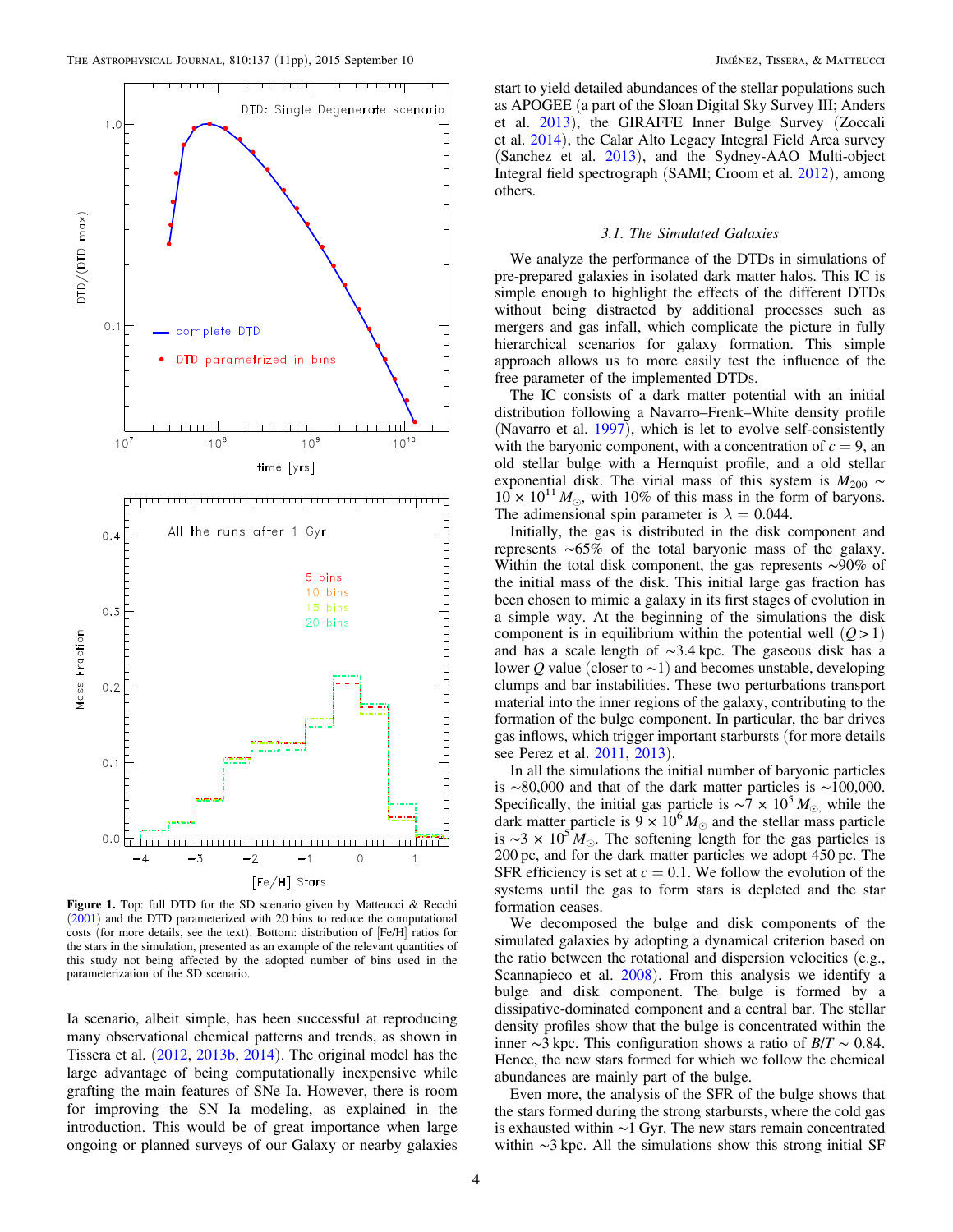<span id="page-4-0"></span>burst ending before ∼1 Gyr owing to the gas depletion into stars and the effects of SN feedback, which ejects part of the gas (see subsection [4.1](#page-5-0)). The B+D stellar mass is nearly the same for all the simulations,  $\sim$ 3.5 × 10<sup>10</sup>  $M_{\odot}$ , typical of small ellipticals or spiral galaxy bulges.

By comparing these SF histories with the ones given by the model of Pipino & Matteucci ([2004,](#page-10-0) hereafter [PM04](#page-10-0)), we conclude that the SF history of the gas component resembles spheroidal-type systems. This is consistent with the fact that the gas becomes unstable and collapses into the central region, feeding the strong starbursts. Most of the new stars are centrally concentrated, contributing to the formation of the bulge component. Therefore, we compare the present-day SN Ia rates with those observed in spheroidal-dominated galaxies. The chemical patterns will be confronted with observations of the Galactic bulge as these are the only observations available of individual stars in a bulge. We do not attempt to reproduce exactly these data since the formation history of the Galactic bulge seems to be more complicated (Rojas-Arriagada et al. [2014](#page-10-0)), but to use the data to set global constraints on the A parameter.

## 3.2. Implementation of the DTD

The numerical code estimates whether a given gas particle meets the condition to be transformed into stars. Then, the code follows over time the new stellar particle, representing a single stellar population, and calculates the number of SNe Ia that should be produced as a function of time, according to the assumed DTD. The free parameter A is adjusted to reproduce the present-time observed SN Ia rates. Analytical or semianalytical models fix the value of A requiring the galaxy to reproduce the observed SN Ia rates according to its morphology. In a numerical simulation, A is tuned at a particle level, so a given stellar particle does not have any a priori knowledge of the morphology of the galaxy it inhabits. On the contrary, reproducing the observed SN Ia rate according to morphology should be a prediction of our models. Note that in our models, gas and star particles will evolve according to the physical laws in a nonlinear way. Hence, reproducing the observed values is a challenge, even with an IC as simple as the one adopted in this work.

As mentioned in the Introduction, there are several theoretical scenarios for the DTDs. This paper considers the SD scenario by [MR01](#page-10-0) and leaves for Paper II the following scenarios: the DD scenario by Greggio  $(2005)$  $(2005)$  $(2005)$ , the bimodal scenario by Mannucci et al. ([2006](#page-10-0)), and the power laws proposed by Maoz et al. ([2012](#page-10-0)) and by Pritchet et al. ([2008](#page-10-0)). The implementation of the DTDs is the same for all the models.

The drawback of including detailed descriptions of the DTDs in the simulations is the computational cost for our particular SN feedback model. The objective is indeed to keep the model running efficiently to allow its use in large-scale cosmological simulations. Therefore, solving the integrals given by Equation ([1](#page-2-0)) for each particle, at each time, is highly inefficient. This is related to the methodology followed by the SN feedback model. In the adopted scheme, the code has to search for the nearest hot and cold gas particle neighbors of a given stellar particle in order to inject the energy and chemical elements. This procedure is very time-consuming. To alleviate this problem, we include the DTDs in the simulations by creating tables for each DTD. We use 20 equally time-spaced bins to parameterize the complete DTD distributions. This can

be visualized in the top panel of Figure [1](#page-3-0), where we show the complete DTD for the SD scenario given by [MR01](#page-10-0) (solid line) and the resampling with 20 intervals or bins (red circles). The representation of the DTD with this lower number of intervals reduces the computational costs by limiting the hot and cold neighbor searches required to inject the SN Ia products, without losing the relevant information stored in the complete DTD distribution. The SN Ia rates for each stellar particle (i.e., representing a single stellar population) are estimated by searching in the DTD table for the number of SNe Ia that should be produced according to the particle stellar age and the adopted progenitor model. Then, the total SN Ia rates for the central spheroid are calculated by adding the contributions from each star particle identified to belong to this component. In particular, we use the rates at the time when the SFR is quenched to compare with other models and observations. Thanks to this efficient implementation based on pre-prepared tables for the DTDs, the computational costs are significantly reduced.

We study the convergence of different parameterizations of the DTDs varying the bins numbers used to map the DTDs. We run the SD-1 model with [5, 10, 15, 20] bins for fitting the DTD curve, finding that the distribution of metals, the SFR, the specific SFR, the SN Ia rates, and other relevant quantities for this study do not not change significantly with the number of bins chosen. To illustrate this fact, we show in the bottom panel of Figure [1](#page-3-0) histograms of the mass fraction of stars within a given [Fe/H], calculated for models with different numbers of bins. It can be seen that the differences between the fractions of mass are negligible. Notice, for example, that the fraction of stars with  $[Fe/H] > 0$  varies less than 0.2% between the models.

#### 4. CALIBRATING THE SD SCENARIO

Chemical evolution models calibrate the DTDs using the free parameter A fixed a posteriori, to fit the present-day observed rate of SNe Ia. This parameter accounts for the fraction of binary systems that undergo an SN Ia event in a starburst once the IMF is fixed. In the SPH simulations A is also a free parameter but on a particle basis. Thus, it is not possible to know a priori which morphological type of galaxy a given particle inhabits, particularly in a cosmological simulation. The parameter A has to reflect the underlying physics and, at the same time, be able to reproduce the mean observable constraints.

To explore the range of A values able to reproduce observations, we make use of the multizone chemical evolution model of [PM04](#page-10-0) for bulge-like systems of similar mass and SF history to the SPH galaxies. Once we find a parameter space for A, we run the SPH simulations. The advantage of this methodology is the small computational cost of running the multizone chemical evolution model of [PM04](#page-10-0), compared to the cost of running several SPH simulations until selecting the proper values for A. Caution should be taken since a change in A might produce a nonlinear response in the SPH simulations, as the SN feedback and gas metallicities will also change, modifying the cooling rates and the availability of cold gas for subsequent star formation activity.

Specifically, in the [PM04](#page-10-0) model a galaxy is divided into several noninteracting shells. The chemical evolution equations are solved in each shell in order to reproduce the evolution of the elemental abundances. The SFR is given by the law  $\psi$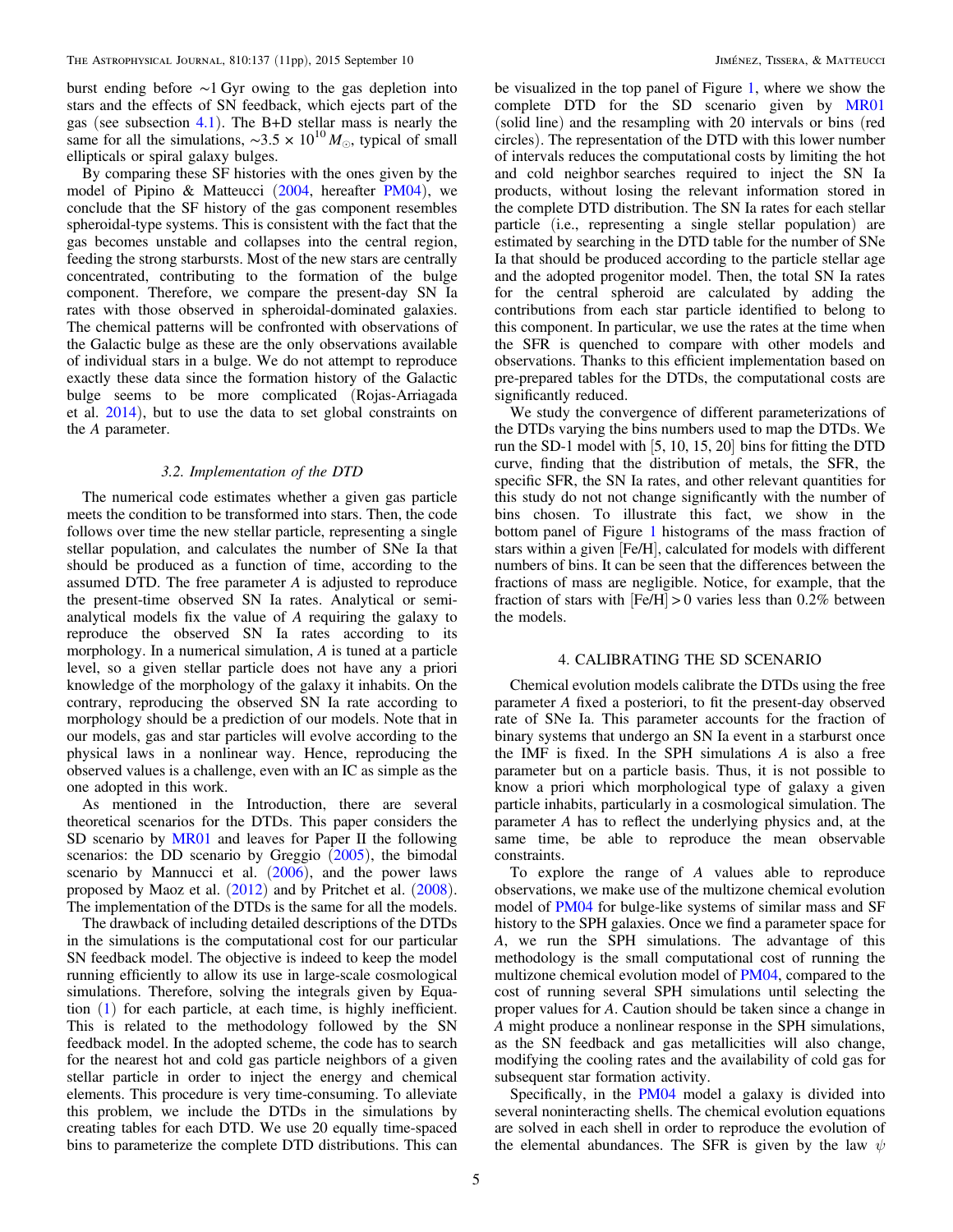<span id="page-5-0"></span>Table 1 Main Characteristics of the Simulated Galaxies Run with the SD Scenario and Varying A

| Model    | A       | $\langle SFR \rangle$          | <b>SN</b> Ia Rates |
|----------|---------|--------------------------------|--------------------|
|          |         | $(M_{\odot}~\mathrm{yr}^{-1})$ | $(N/yr^{-1})$      |
| $SD-1$   | 0.0015  | 83                             | 0.002              |
| $SD-2$   | 0.00015 | 60                             | 0.00006            |
| $SD-3$   | 0.0075  | 84                             | 0.0080             |
| $SD-4$   | 0.00075 | 76                             | 0.0016             |
| Original | 0.0015  | 53                             | 0.0027             |

Note. The mean observed SN Ia rate for spheroidal-dominated galaxies of stellar mass ~3.5 × 10<sup>10</sup>  $M_{\odot}$  is ~0.0017 SNe per year (Li et al. [2011](#page-10-0)).

 $(t) = \nu \rho_{\text{gas}}(t)$ , assumed to be proportional to the gas density  $\rho_{\text{gas}}$ , via a constant  $\nu$ , representing the star formation efficiency. This quantity in the [PM04](#page-10-0) models increases with the baryonic galaxy mass. For the comparison with the SPH simulations, we run the model of [PM04](#page-10-0) adopting  $\nu = 50$  Gyr<sup>-1</sup> for a galaxy with initial mass of  $10^{11} M_{\odot}$  and an infall time of 0.01 Gyr. Because of the stellar winds suffered through its evolution, the galaxy ends up with a final mass of ~4.7 × 10<sup>10</sup>  $M_{\odot}$ . And this mass is of the order of magnitude of the new stellar mass formed in the SPH galaxies ( $\sim$ 3.5 × 10<sup>10</sup> M<sub>☉</sub>). The SFR histories of the SPH galaxies and the [PM04](#page-10-0) galaxies are very similar, showing a bursty behavior at the beginning with a fast quench after ∼1 Gyr. These SFRs are shown in the top panel of Figure 2.

The following step is to use the SFR of the SPH galaxy obtained running the original model of Scannapieco et al.  $(2006)$  $(2006)$  $(2006)$  as an input to the model of [PM04.](#page-10-0) In this way, we obtain a prediction for the rates of SNe Ia and SNe II for the given galaxy. By varying the value of  $A$  in the  $PM04$  model, we can find the adequate parameter space for A. This parameter space is then the one we adopt in the SPH simulations. As a constraint to our models we use the rate–size relation of Li et al. ([2011](#page-10-0)) and derive the observed SN Ia rate at the present time, following the method shown by Valiante et al. ([2009](#page-10-0)). We do this for a galaxy with baryonic mass similar to our simulated galaxy. Thus, for a system of ~3.5 × 10<sup>10</sup>  $M_{\odot}$ , the rate predicted by Li et al. ([2011](#page-10-0)) is ∼0.0017 SNe Ia per year.

We run four experiments with the same IC and the SD model using  $A = \begin{bmatrix} 0.0015, 0.00015, 0.0075, 0.00075 \end{bmatrix}$  (SD-1, SD-2, SD-3, and SD-4 models). Larger or smaller values are strongly ruled out by the [PM04](#page-10-0) model. Table 1 summarizes their main properties, including the predicted SN Ia rates (column 4), calculated when the SFR is quenched. It can be seen that we obtain good agreement with SD-1 and SD-4. The original model, with  $A = 0.0015$ , also reproduces the observed SN Ia rates.

The behavior of the SN Ia rates as a function of time for the different models is shown in Figure [3](#page-6-0). It becomes clear from the plot that the rates are affected not only by the A parameter but also by the lifetimes of the progenitor systems that explode as SNe Ia given by each model. Recall that for the SD scenario the first systems made of two  $8 M_{\odot}$  stars explode  $\sim$ (3–4) × 10<sup>7</sup> yr after the starburst. On the other hand, for the original model the lifetimes are assumed to be randomly distributed within a certain range given by  $\tau_{SN Ia} = [0.1, 1]$  Gyr. Thus, the predicted rates for the original model are delayed in time relative to those of the SD scenario, and lacking the prompt SNe Ia (those exploding in the first 0.1 Gyr), as can be



Figure 2. SN Ia rates for all the models as a function of time.

seen in Figure [3.](#page-6-0) In the following section we analyze the consequences of this delay in the SFR.

## 4.1. Star Formation Rate

In Figure 2 (top panel), we show the SFR of the simulated galaxy for all the explored A values. The SFRs are estimated by using constant time intervals along the history of the galaxies. In all the runs, there is a strong burst at the beginning, followed by a decay of the SFR until the gas is exhausted. Since the simulated galaxy is isolated, there is no external gas reservoir to keep feeding the SF. No meaningful differences between the models appear until the SFR declines below ~10  $M_{\odot}$  yr<sup>-1</sup>. The SFR for the SD-1 model is the first to drop to ~0.01  $M_{\odot}$  yr<sup>-1</sup> after  $\sim$ 4 × 10<sup>8</sup> yr. Model SD-2, with the lowest A value, is the last to exhaust the gas by forming stars after  $~\sim 8~\times~10^8$  yr.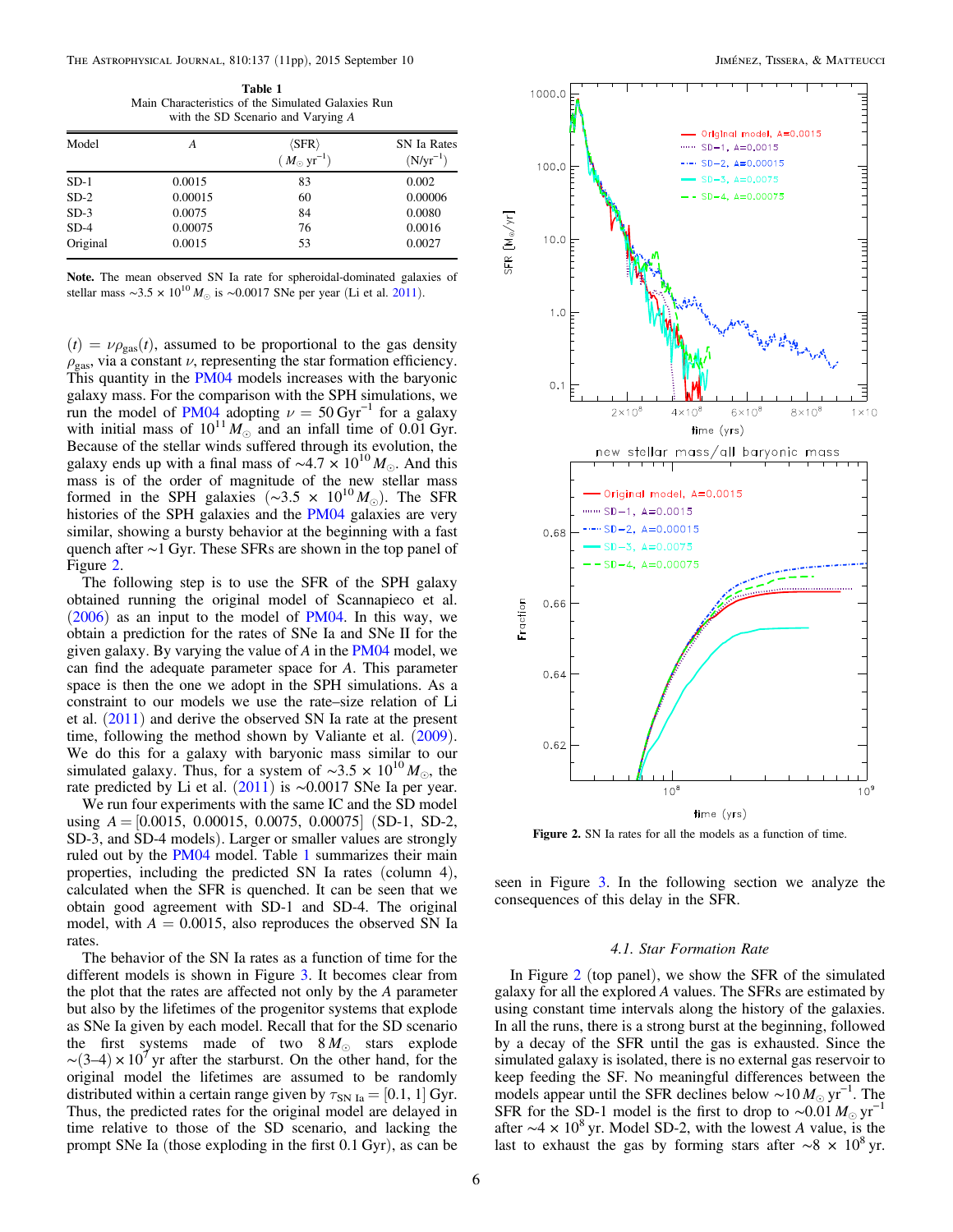<span id="page-6-0"></span>

Figure 3. SFR history (top panel) and mass fraction of newborn stars (bottom panel) for the SPH galaxies run with the same IC and varying the A values.

time [yrs]

 $5 \times 10^8$ 

 $6 \times 10^8$ 

 $2 \times 10^8$ 

 $1 \times 10^8$ 

 $\mathsf{O}\xspace$ 

Model SD-1 and the original model share the same value of A but show different quenching times, the latter being the one with more extended SFR. All the simulations have their SFR quenched before 1 Gyr, owing to gas depletion into stars and/or the effects of SN feedback, which heats up part of it.

Alternatively, we quantify the effects of the parameter A acting on the regulation of the SF by the estimation of the mass fraction of newborn stars. Figure [2](#page-5-0) (bottom panel) shows clearly how different A can regulate the SF activity according to the total energy that SNe Ia inject into the ISM. The efficiency of the stellar production depends on the available cold gas in galaxies, a quantity linked to the number of SN events occurring in the galaxy. From Figure [2](#page-5-0) we can see that when the value of A increases, the fraction of new stars decreases accordingly. This can be clearly appreciated from the comparison between the final fractions reached in SD-3 and SD-2, with the highest and lowest values of A, respectively. However, the variations between models are very small (less than 2%), indicating that, at least for this IC, the effects on the regulation of the SF are minor, if sensible values of A are assumed.

Comparing the original and SD-1 models, we can see that they produce the same fraction of newborn stars, although the star formation activity is quenched earlier in the SD-1 model. Recall that in the SD model the minimum lifetime of SNe Ia is  $\sim$ 3 × 10<sup>7</sup> yr, whereas in the original model it is  $\sim$ 1 × 10<sup>8</sup> yr (see Figure 3). This explains the differences in the SFR quenching times of the two models. Notice that the DTD implementation seems not to affect the efficiency of the fraction of newborn stars formed in the galaxies when compared to the original model. Observational evidence of the existence of prompt SNe Ia strongly argues in favor of a minimum timescale as long as  $\sim$ 10<sup>8</sup> yr (Bonaparte et al. [2013,](#page-10-0) and references therein).

Notice that even when the SNe Ia can continue to pollute the ISM with the nucleosynthesis production after the SFR has stopped, this will not affect the chemical abundances of the

stellar populations since no new stars will be formed from the enriched gas. Therefore, in the following section we analyze the distribution of chemical elements at this particular time: when the SFR is quenched. Analytical and multizone chemical evolution models adopt a similar criterion, which we also chose here for the sake of comparison.

# 4.2. The  $[O/Fe]$  versus  $[Fe/H]$  Diagram

We study here the predicted [O/Fe] versus [Fe/H] relation by each of the models of the SD scenario included in the SPH simulations. It is worth remembering that the parameter A is tuned to reproduce the present-time observed SN Ia rate. In our case, the values of A that best reproduce the present-time rate are those of SD-1 and SD-4 models, as already shown in Section [4.](#page-4-0) Here we test the effect of varying A, namely, the fraction of SNe Ia, on the predicted [O/Fe] ratios.<sup>10</sup>

We interpret the evolution of the abundance ratios of [O/Fe] versus [Fe/H] with the help of the time-delay model of Tinsley ([1979](#page-10-0)). It is expected that the delay in the production of Fe by SNe Ia ejected into the ISM—in relation to the rapid production of  $\alpha$ -elements by SNe II—leaves a characteristic signature in the [O/Fe] versus [Fe/H] diagram [MR01.](#page-10-0) The ejection of Fe from SNe Ia is regulated by the DTD. The main effect of the delayed Fe production in relation to the  $\alpha$ -elements produced by SNe II is to create an overabundance of  $\alpha$ -elements. In particular, the oxygen remains high until SNe Ia become important and the ratio [O/Fe] starts to decline. This point is identified by a "knee" in the [O/Fe] versus [Fe/H] diagram (see Figure [4](#page-7-0)).

Assuming that bulges and elliptical galaxies experience a strong burst of star formation lasting a short time (less than 1 Gyr), Matteucci & Brocato ([1990](#page-10-0)) predicted that  $\left[\alpha/\text{Fe}\right]$ should be supersolar for a large interval of [Fe/H]. In fact, objects such as bulges that evolve very fast with an intense SFH quickly reach solar metallicity only as a result of the production of Fe by SNe II. When SNe Ia start to explode, the production of Fe is enhanced and a change in the slope (the knee) in the [O/Fe] versus [Fe/H] diagram occurs at  $[Fe/H] \ge 0$ .

We compute the average stellar mass abundance of [Fe/H] and [O/Fe] for the stars in the bulge (see Section [3.1](#page-3-0)), for each of the models. The ratios [Fe/H] and [O/Fe] are calculated by adding the masses of the corresponding chemical elements stored in the star particles identified to belong to the central spheroid. We show the SD models with different values of A in Figure [4,](#page-7-0) where the different colored lines refer to each of the models compared to Galactic bulge stars. A sample of dwarfs and subgiant stars from Bensby et al. ([2013](#page-10-0)) and red giant stars from Lecureur et al. ([2007](#page-10-0)) are considered for comparison.

Figure [4](#page-7-0) shows the observed data points lying in between the curves displayed by models SD-3 and SD-2, corresponding to the highest and lowest values of A, respectively. However, model SD-2 predicts a too flat [O/Fe] ratio. This means that the fraction of SNe Ia is too low. On the other hand, model SD-3 is an extreme case where there are too many SNe Ia, and it predicts, in fact, a continuous decrease of the [O/Fe] ratio, at odds with the observations. The data are best represented by the models SD-4 and SD-1. The former model (SD-4) fits the zero point of the data following the observed trend up to [Fe/

 $\frac{10}{10}$  In the original and SD models the yields used for SNe II are the metaldependent ones from Woosley & Weaver ([1995](#page-10-0)). For the production of SNe Ia, we assume the W7 model by Iwamoto et al. ([1999](#page-10-0)).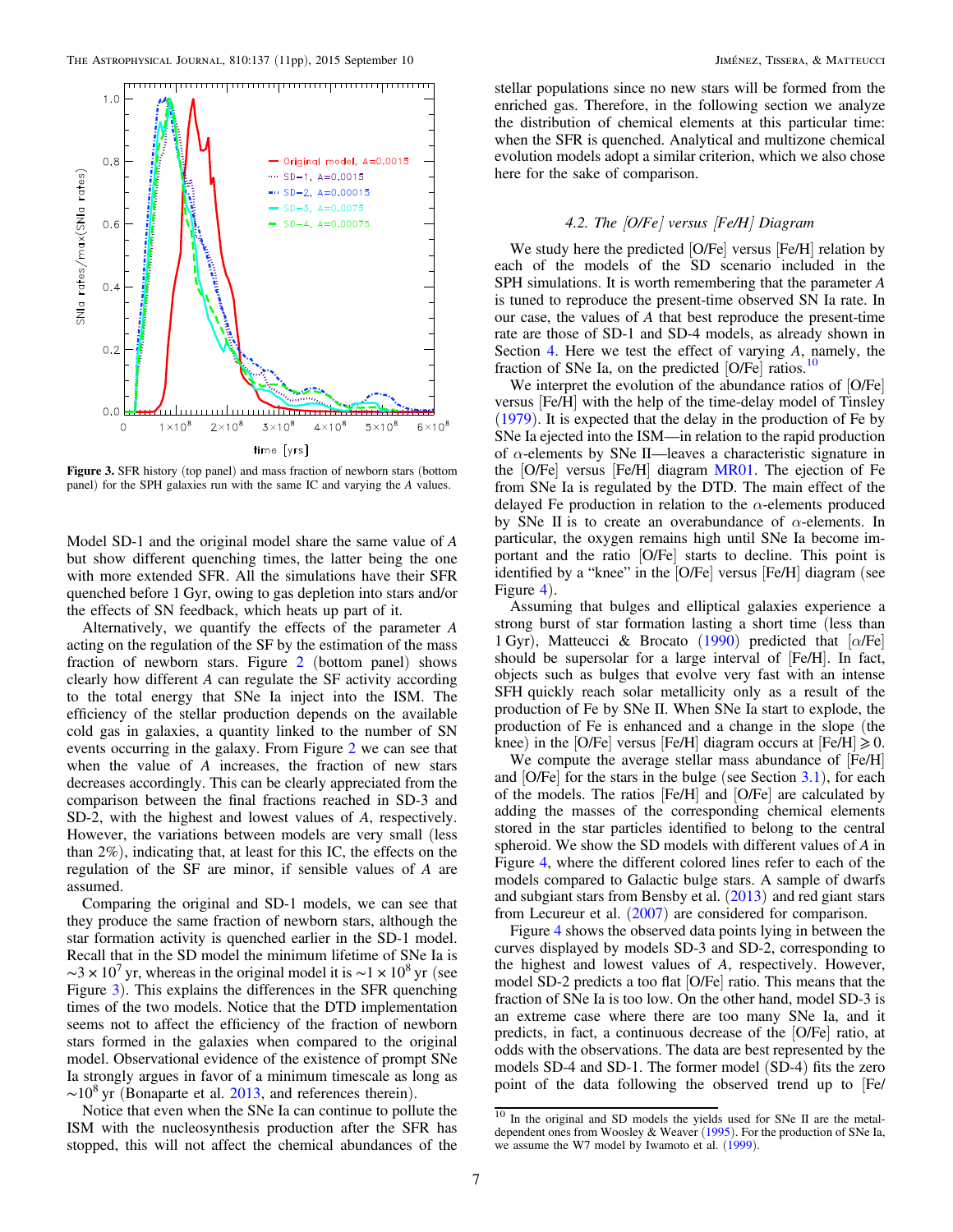<span id="page-7-0"></span>

Figure 4. [O/Fe] vs. [Fe/H] exhibited by the bulge stars in the SPH simulated galaxies with the SD scenario by Matteucci & Recchi ([2001](#page-10-0)) and varying A. These models are compared with observational [O/Fe] ratios for stars in the Galactic bulge by Lecureur et al.  $(2007)$  $(2007)$  $(2007)$  and Bensby et al.  $(2013)$  $(2013)$  $(2013)$ . See Table [1](#page-5-0) for details on the simulations.

H $\sim$  –0.25. Meanwhile, SD-1 matches the slope and passes through the data better. These models predict a long plateau for the [O/Fe] ratio and a knee occurring at high [Fe/H], as observations suggest. However, as can be seen in Figure 4, at high metallicity the slopes of both models do not so nicely follow the observed [O/Fe] ratios. This is perhaps a consequence of yields adopted in this work. The WW95 yields do not include mass loss from massive stars, which is particularly important for Wolf–Rayet stars and for supersolar metallicity. Its effect is to increase the yields of carbon and helium and to depress that of oxygen, as extensively described in McWilliam et al. ([2008](#page-10-0)). Notice that SD-1 and SD-4 models also fit the present-time SN Ia rates (see Section [4](#page-4-0)). The original model, albeit simple, fits the data in the whole range.

From the previous analysis, we conclude that the chemical enrichment shown by the [O/Fe] ratios changes linearly with A in the SD scenario. Therefore, it is possible to find a range of values of A that can predict the current SN Ia rates and the expected trend for [O/Fe] ratios at the same time. It also shows the importance of calibrating the models using observables.

The [O/Fe] versus [Fe/H] ratios observed in the solar neighborhood had been reproduced for MW-type galaxies by several galaxy formation models (e.g., Calura et al. [2012;](#page-10-0) Yates et al. [2013;](#page-10-0) Few et al. [2014;](#page-10-0) De Lucia et al. [2014](#page-10-0)), although some of them fail to reproduce the most enriched stars for the MW bulge, showing an offset with the data (see, e.g., Figure 12 from De Lucia et al. [2014](#page-10-0)).

The "knee" of the bulge shown in Figure 4 occurs around [Fe/H] ∼ −0.25, at variance from the observed value for the disk component of the MW found at [Fe/H] ∼ −1 (François et al. [2004](#page-10-0)). This difference is a consequence of the strong SF experienced by the spheroidal component, making it evolve faster than the disk. As a result, it reaches higher values of [Fe/ H] at the time when the SN Ia star become important and

restore the bulk of Fe to the ISM (a prediction from chemical evolution models; Brocato et al. [1990](#page-10-0)). Therefore, we remind the reader that the timescale for the SN Ia reaching its maximum enrichment, usually quoted as ∼1 Gyr, is not universal but only valid for the solar neighborhood, as can be seen in this example and was pointed out by [MR01](#page-10-0).

## 5. THE CORRELATION BETWEEN THE SN Ia RATES AND THE SPECIFIC SFR

Observations relating the SN Ia rates of galaxies to the characteristics of the host galaxy such as their morphology, colors, and SFR are powerful constraints to our models. Consequently, in this section we compare the results of the best SD scenario with observations presented by Sullivan et al. ([2006](#page-10-0)). In that paper, the authors found a correlation between the sSFR (the SFR per unit mass of the galaxy) and the SSNIaR (the rate of SNe Ia per unit of galaxy mass) for galaxies in the SNLS galaxy sample. This correlation is based on a sample of 100 spectroscopically confirmed SNe Ia, plus 24 photometrically classified events, distributed over  $0.2 < z < 0.75$ . The stellar masses and SFRs for the SN Ia host galaxies are estimated by fitting their broadband spectral energy distributions (SEDs) with the galaxy spectral synthesis code PEGASE.2 (Fioc & Rocca-Volmerange [1997](#page-10-0)). They adopt the IMF of Kroupa ([2001](#page-10-0)). The sSFR for the sample is measured as the ratio between the mean SF rate over the past 0.5 Gyr and the current stellar mass of the galaxy, resulting from the SED fitting. They choose this interval of time to avoid systematic errors for galaxies for which the redshift is not known.

Furthermore, Sullivan et al. ([2006](#page-10-0)) compared the correlation with observations of a morphologically classified sample of SN Ia host galaxies in the local universe presented by Mannucci et al. ([2005](#page-10-0)). It became clear from this comparison that the sample of galaxies in the local universe shares the same trend displayed by SNLS galaxies at higher redshift. Therefore, the SSNIaR is a function of the host galaxy sSFR, with strongly star-forming galaxies hosting roughly 10 times as many SNe Ia per unit mass than passive galaxies with no star formation.

Moreover, Smith et al. ([2012](#page-10-0)) obtained the SN Ia rates of galaxies with different SFR activity located at intermediate redshift  $(0.05 < z < 0.25)$ , from a sample of 342 galaxies belonging to the Sloan Digital Sky SuperNova Survey II (SDSS-II SN Survey). The authors estimated the host stellar masses and the recent SFRs using the code PEGASE.2. They confirmed the existence of a correlation between the sSFR and the SSNIaR. Therefore, the correlation holds for intermediate redshifts (Sullivan et al. [2006](#page-10-0)) and for the local universe (Mannucci et al. [2005](#page-10-0)), indicating no evolution with redshift within the range of  $0.05 < z < 0.75$ .

Sullivan et al. ([2006](#page-10-0)) concluded that the correlation is difficult to reconcile with a model for SNe Ia that originates solely from an old evolved stellar population. Instead, they proposed a scenario of two separate components: a prompt component with a short delay time and an old component with a long delay time, consistent with the bimodal model of Mannucci et al. ([2006](#page-10-0)). Here we explore this relation with the SD model, and in Paper II the analysis will be extended to the other DTD models.

To assess whether our best SD models are able to reproduce a correlation such as the observed one, the SSNIaR and the sSFR are estimated as the galaxy evolves, under the hypothesis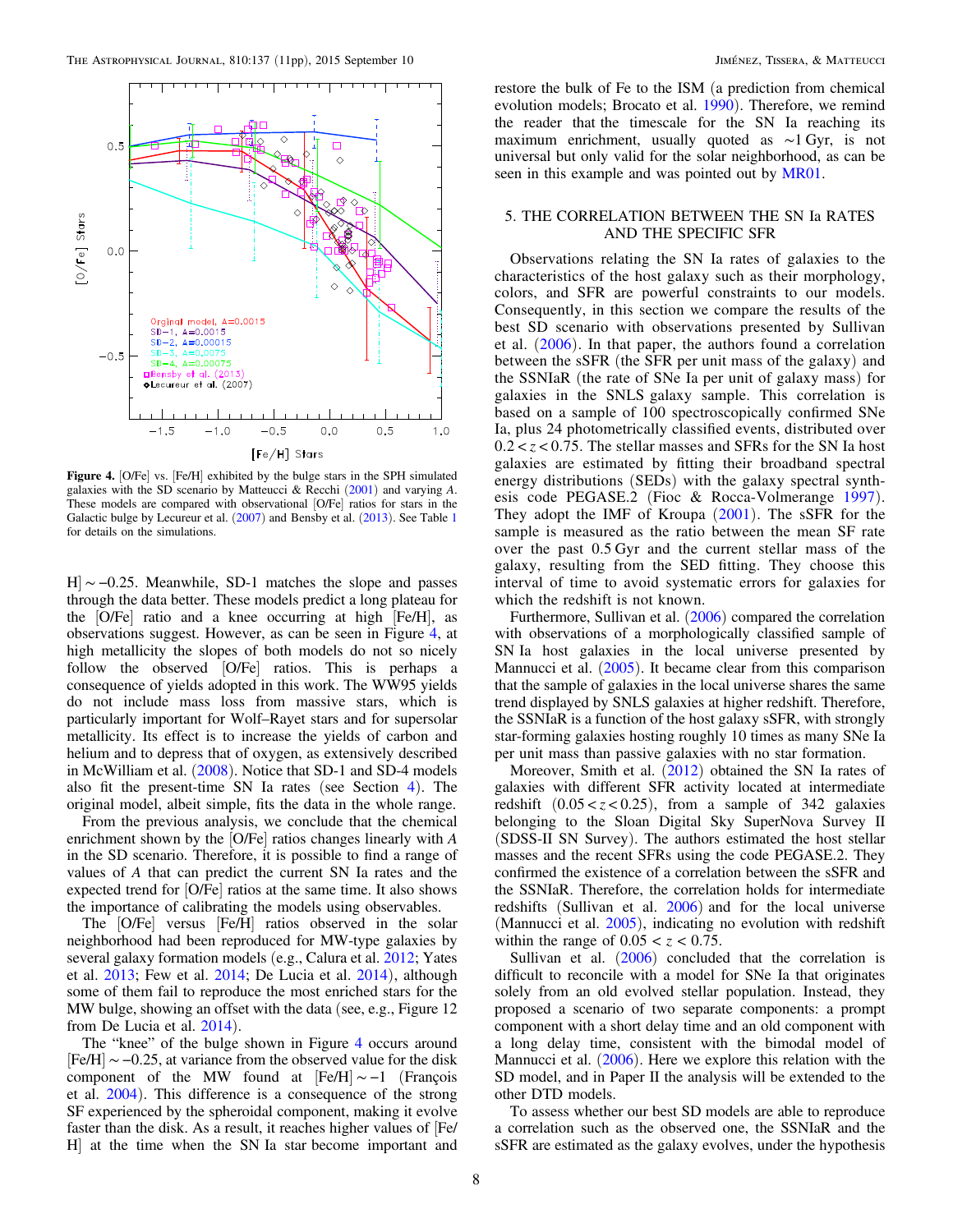<span id="page-8-0"></span>that observations might catch galaxies at different stages of evolution (see also Figure 12 in Greggio [2010](#page-10-0) for a similar approach using analytical models). For this purpose, we calculate the SSNIaR and the sSFR of the simulated galaxies as a function of time. This is done by using the SFR histories and the SN Ia rates of the simulated galaxies and their corresponding stellar masses as a function of time (e.g., Figure [2](#page-5-0)). These quantities allow us to calculate the mean sSFR and SSNIaR at different stages of the galaxy evolution. The averages over the whole stellar population are taken at a certain period of time, chosen to be within 0.5 Gyr, in order to mimic  $\alpha$ bservations.<sup>11</sup> Smith et al. noticed that the zero point of the correlation is affected by the choice of the IMF, systematic uncertainties concerning the accuracy of the derived properties of host galaxies, and the photometric redshift estimates produced by the PEGASE SED fitting code. Therefore, because of all these uncertainties, we focus on the study of the slope of this correlation and prefer not to use the error bars provided by the observational works. Consequently, the simulated relations are normalized by an ad hoc factor to simplify the qualitative comparison of the observed slope of the correlation.

A combination of the observed data by Mannucci et al.  $(2006)$  $(2006)$  $(2006)$ , Sullivan et al.  $(2006)$ , and Smith et al.  $(2012)$  $(2012)$  $(2012)$  and the results for the SD-1 and SD-4 models are shown in Figure 5. Although a word of caution is necessary when making comparisons between the evolution in time of single objects —like our simulated galaxies—and observations referring to a mix of different objects that might have undergone different evolutionary histories, it is interesting that our model including the SD scenario reproduces a clear correlation that agrees remarkably well with observations.

As can be seen from Figure 5, at the beginning the simulated correlations follow a different trend, so that the SSNIaR increases abruptly to high values of sSFR before reaching the expected observed trend. This feature is detected for all A values in the SD model, as can be seen in models SD-1 and SD-4. These strong variations in the SSNIaR are produced in a short interval of sSFR for most of the models  $(8.5 <$  log  $sSFR < 7.5$  and are related to the time delay in the SN Ia explosions.

To understand the physical reasons causing the sSFR– SSNIaR correlation, we plotted the logarithm of sSFR and the SSNIaR as a function of time for the SD-1 and SD-4 models in Figure 6. The sharp increase of SSNIaR for high sSFR reflects the onset of an SN Ia and how quickly it reaches the maximum value. After that, both the SSNIaR and the sSFR decrease, establishing the observed correlation. For very low sSFR, there is still a residual SSNIaR, as the generation of these events is delayed in time and the correlation is lost.

The particular feature seen at the beginning of the sSFR– SSNIaR relation is not shown by the current observational data and represents a prediction from the simulations. If these early stages could be observed, then they could be used to set limits on the shape of the DTDs. Of course, the system we have used to explore the effects of varying the DTDs is very simple. The SF history of galaxies could certainly be more complicated with several starbursts occurring during their life. The analysis of these complex stellar populations is delayed to a forthcoming paper using cosmological simulations.



Figure 5. Specific star formation rate (sSFR) as a function of the SN Ia rate per unit of galaxy mass (SSNIaR) for the SD-1 and SD-4 models (runs with  $A = 0.0015$  and  $A = 0.00075$ ). The red circles represent combined data from Mannucci et al. ([2005](#page-10-0)), Sullivan et al. ([2006](#page-10-0)), and Smith et al. ([2012](#page-10-0)). Notice that these models also fit the observed [O/Fe] ratios coming from the Galactic bulge and the present-day SN Ia rates. The zero point has been renormalized by an ad hoc factor. See Section [5](#page-7-0) for further details.



Figure 6. The log(sSFR) (solid line) and log(SSNIaR) (dashed line), evolving with time for our best models within the SD scenario (SD-1 and SD-4).

#### 6. DISCUSSION AND CONCLUSIONS

We present results from simulated galaxies performed with a version of Tree-PM SPH-GADGET-3 (Springel [2005;](#page-10-0) Scannapieco et al. [2006](#page-10-0)), to study the impact of the SN Ia feedback by using different DTDs. In this paper, we explore the SD

 $\frac{11}{11}$  To correct for the different IMFs used in this work (Salpeter) and the observations (Kroupa), we adopt the transformation suggested by Longhetti & Saracco ([2009](#page-10-0)).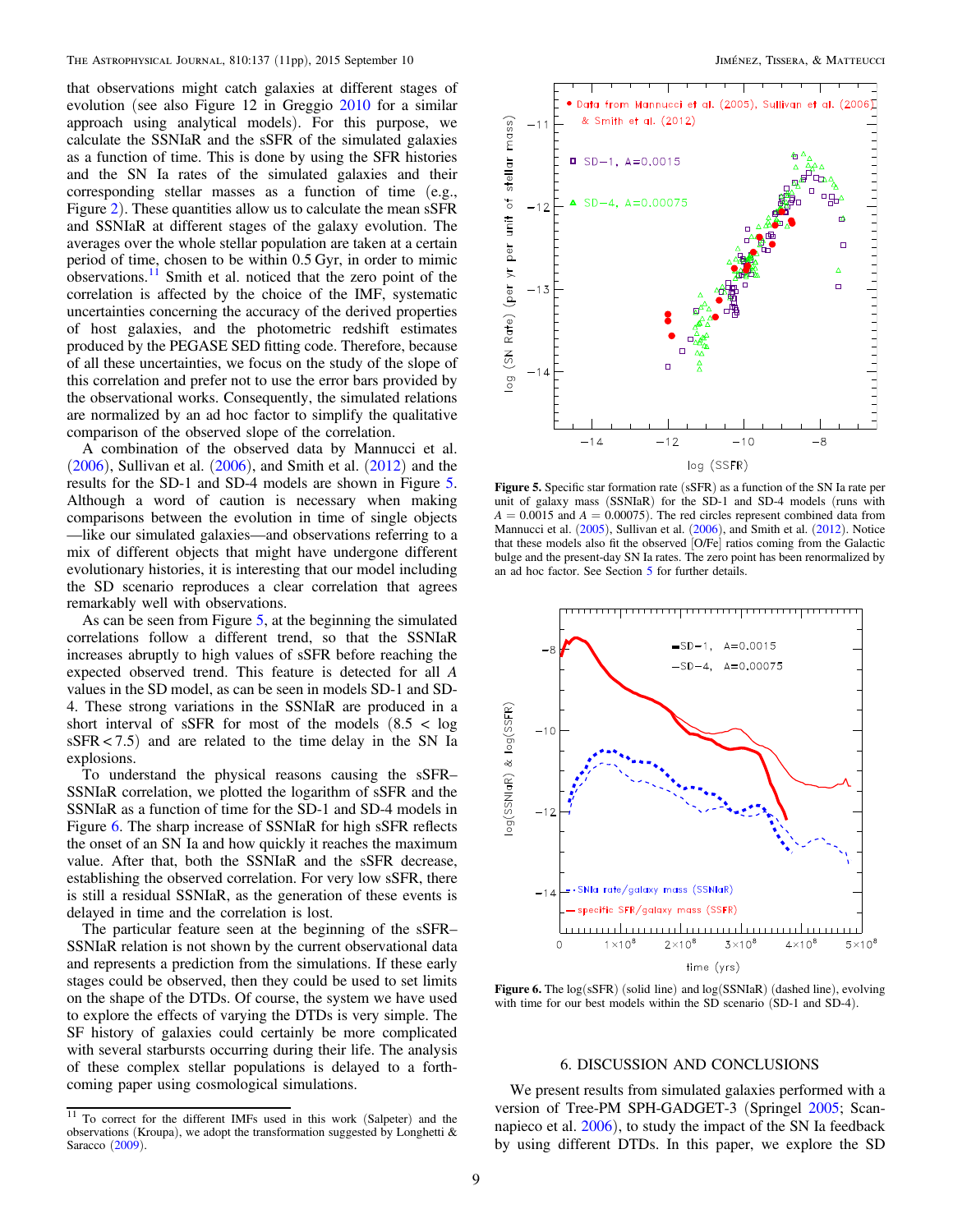<span id="page-9-0"></span>model of [MR01](#page-10-0) in detail. We choose the SD scenario as a reference to discuss the implementation, the main observables, and correlations that we aim to reproduce. The implementation of the SD scenario involves the calibration of a free parameter A, which represents the fraction of binary systems in one stellar generation giving rise to SN Ia events. Chemical evolution models generally fix A according to the SFR and the presentday SN Ia rates of the galaxy under study. However, in cosmological simulations A acts at a particle basis. Thus, it is assumed to be the same for all single stellar populations, while the final SN Ia rates or any relation between the SN Ia rates and the galaxy properties—or the chemical abundance patterns should come out as a prediction of the simulations. Therefore, it is necessary to explore a range of suitable A values and their impact on the properties of galaxies, by using simple initial conditions. In a forthcoming paper, we explore other progenitor scenarios. The final goal is to run cosmological simulations and analyze the chemical properties of galaxies of different masses and assembly histories. Adequately reproducing the SN Ia feedback, as well as their effect on the chemical enrichment, is very important, as new Galactic surveys will start yielding high-precision measurements of chemical abundances.

Our main results can be summarized as follows:

- 1. We find that the SFR responds linearly to the number of SNe Ia in the SD scenario. The SFR is found to decline faster with increasing values of A. But the differences are small, and so the final stellar mass formed is very similar. There is a substantial difference between the original model of Scannapieco et al. ([2006](#page-10-0)) and the SD of Matteucci & Recchi ([2001](#page-10-0)) implemented and analyzed here. This is related to the adopted lifetimes for the secondary masses. In the original model, the SN Ia production was shifted to later times, compared to the SD scenario, beginning at  $\sim$ 1 × 10<sup>8</sup> yr. This excludes the socalled prompt SNe Ia, which are indeed observed. For a similar A, the original model shows a more extended SFR. However, both of them predict similar final fractions of new stellar mass to total baryonic mass.
- 2. The SFR in the simulations is dominated by a strong starburst consuming the cold gas within ∼1 Gyr and forming stars that end up concentrated within the bulge. Hence, the SN Ia rates are comparable to observed ones for spheroidal galaxies. This comparison with observed SN Ia rates of Li et al.  $(2011)$  $(2011)$  $(2011)$  shows that the best fits are obtained for SD-1 and SD-4 models, adopting  $A \sim 0.0015$ and  $A \sim 0.00075$ , respectively.
- 3. The [O/Fe] ratios predicted for the stars in the bulge of the simulated galaxies are compared with data from the Galactic bulge (although this comparison is just indicative). We find that the best agreement with observations is again provided by the SD-1 and SD-4 models. These models predict a long plateau for the [O/Fe] ratio and a knee occurring at high [Fe/H], as observations suggest. We note that this is the first time that such an excellent agreement is found in galaxy simulations.
- 4. At variance with previous claims, we find that the SD scenario (SD-1 and SD-4 models) reproduces the observed correlation between the SSNIaR and the sSFR, found by Sullivan et al.  $(2006)$  $(2006)$  $(2006)$ , if we estimate these quantities at different evolutionary times. This correlation comes out naturally from the simulations. Moreover, two features in the correlations are shown that cannot be

confronted with current observations but could be interesting to explore in the future:

For high sSFR, as the SSNIaR starts to appear, the SSNIaR–sSFR anticorrelates before it turns into the observed correlation. This is caused by the large initial number of SNe Ia in the assumed DTD. The turnover occurs when the maximum in the DTD is reached; hence, it could be interesting to explore if this turnover could be confirmed with observations coming from galaxies dominated by a very recent starburst. For very low sSFR, there is still a residual SSNIaR because the majority of these events are delayed in time, and thus the correlation disappears. The sSFR at

which this occurs could be related to the shape of

In a forthcoming paper, we will discuss other DTDs implemented in the SPH simulations: the DD scenario by Greggio ([2005](#page-10-0)) and empirically motivated DTDs such as the bimodal scenario by Mannucci et al. ([2006](#page-10-0)) and the power laws reported by Maoz et al. ([2012](#page-10-0)) and Pritchet et al. ([2008](#page-10-0)). We will explore the predicted SN Ia rates and chemical abundances, as well as the global correlations that can contribute to the understanding of SN Ia progenitors.

the DTD.

N.J. is very grateful for fruitful discussions and comments from Marcelo Miller Bertolami, Ilaria Bonaparte, Emanuele Spitoni, Laura Greggio, Jordi Isern, Nikos Pranzos, Robert Yates, Manuela Zoccali, Thomas Bensby, Enrique Gaztaniaga, Emanuel Sillero, and Kai Hoffmann. Many thanks to Kate Rowlands and Jack A. Kennedy for their comments and corrections to the manuscript. We thank the anonymous referee for a very constructive report that helped to clarify the paper.

We thank Mark Sullivan and Mathew Smith for kindly providing the data shown in this paper.

N.J. acknowledges support from CONICET-Argentina; the European Research Council Starting Grant (SEDmorph; P.I. V. Wild); and the European Commission's Framework Programme 7, through the Marie Curie International Research Staff Exchange Scheme LACEGAL (PIRSES-GA-2010- 269264), and warmly thanks the Observatory of Trieste and the Institute of Space Studies of Catalunya, where most of this work was done.

This work was partially supported by PIP 2009/0305 (CONICET-Argentina) and PICT Raices 2011/959 (Foncyt-Argentina). Simulations where run in Fenix Cluster of the Institute of Astronomy and Space Physics (IAFE-Argentina) and Hal Cluster of the Universidad Nacional of Cordoba (Argentina). Also, this work was supported by PIP 2009/0305 (CONICET-Argentina), PICT Raices 2011/959 (Foncyt-Argentina), "Proyecto Interno" of the Universidad Andres Bello (Chile), and Fondecyt Regular 2015 1150334. F.M. acknowledges financial support from PRINMIUR2010-2011, project: "Chemical and dynamical evolution of the Milky Way and Local Group Galaxies," prot.N. 2010LY5N2T. This research made use of the NASA's Astrophysical Data Systems and the arXiv.org e-print service from Cornell University.

## REFERENCES

Anders, F., Chiappini, C., Santiago, B. X., et al. 2013, arXiv[:1311.4549](http://arXiv.org/abs/1311.4549) Arrigoni, M., Trager, S. C., Somerville, R. S., & Gibson, B. K. 2010, [MNRAS](http://dx.doi.org/10.1111/j.1365-2966.2009.15924.x)[,](http://adsabs.harvard.edu/abs/2010MNRAS.402..173A) [402, 173](http://adsabs.harvard.edu/abs/2010MNRAS.402..173A)